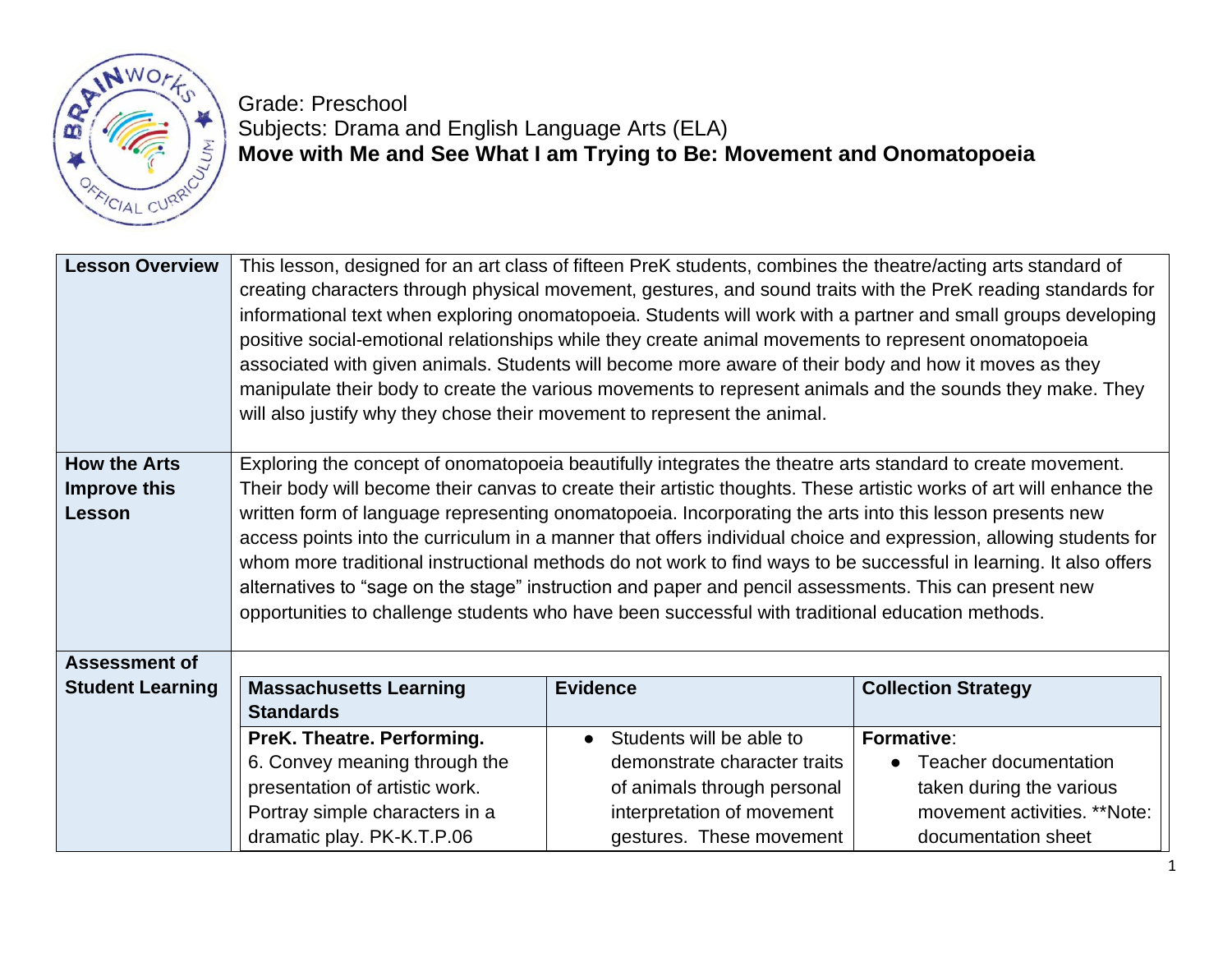|                                    | gestures may reflect one or           | modified from Strategies to            |
|------------------------------------|---------------------------------------|----------------------------------------|
|                                    | all of the aspects of the             | Integrate the Arts in                  |
|                                    | animal's environment, body            | Language Arts                          |
|                                    | parts, the quality of the             |                                        |
|                                    | gesture (quick/slow) or the           | Teacher documentation of               |
|                                    | levels of the movement (up            | peer collaboration feedback            |
|                                    | high, to down low on the              | **Note: taken from the                 |
|                                    | ground).                              | Reggio Emilia Philosophy of            |
|                                    |                                       | <b>PreK Assessment</b>                 |
|                                    | Students will be able to              |                                        |
|                                    | demonstrate sound traits of           | <b>Teacher documentation</b>           |
|                                    | animals through their own             | through photographs                    |
|                                    | interpretation. These sound           |                                        |
|                                    | traits may be reflections of          | Exit Tickets after each                |
|                                    | prior knowledge of animals            | lesson part                            |
|                                    | the students bring into the           |                                        |
|                                    | lesson.                               | Summative:                             |
|                                    |                                       | The teacher will document<br>$\bullet$ |
|                                    |                                       | the students' final parade             |
|                                    |                                       | movement to coincide with              |
|                                    |                                       | the picture created and the            |
|                                    |                                       | onomatopoeia (word and                 |
|                                    |                                       | sound) chosen. These                   |
|                                    |                                       | three variables should mesh            |
|                                    |                                       | together to show deep                  |
|                                    |                                       | knowledge and                          |
|                                    |                                       | understanding.                         |
|                                    |                                       |                                        |
| <b>PreK. Reading Standards for</b> | Students will be able to<br>$\bullet$ | Formative:                             |
| <b>Informational Text (RI).</b>    | represent through their               | <b>Teacher documentation</b>           |
| Key Ideas and Details.             | reflection of animal                  | taken during various                   |
|                                    | movement gestures and                 | activities incorporating               |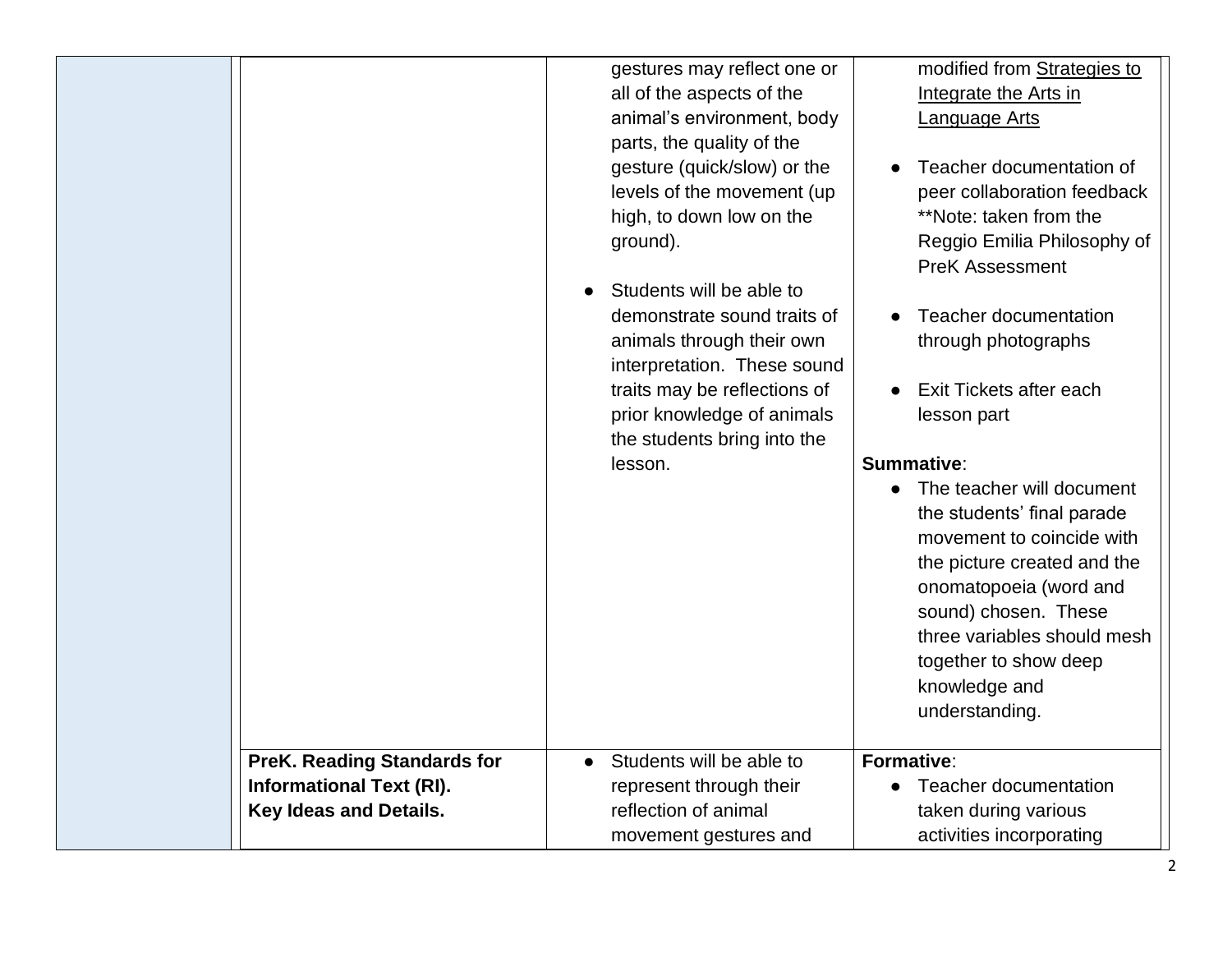|                       | 3. With prompting and support,<br>prior knowledge of animal<br>onomatopoeia during the<br>represent or act out concepts<br>sound traits, a culminating<br>lesson **Also using a<br>learned from hearing an<br>understanding of<br>version of an adapted<br>informational text read aloud.<br>documentation form<br>onomatopoeia.<br>Students will transfer this<br><b>Student Peer Collaboration</b><br>knowledge to create an<br>feedback documentation<br>onomatopoeia consisting of<br>**Reggio Emilia Philosophy<br>an animal sound trait and<br>of PreK Assessment<br>Teacher documentation<br>animal movement gesture.<br>Students will justify their<br>through photographs<br>creative idea and choice<br><b>Exit Tickets</b><br>through verbal collaboration<br>with their peers.<br>Summative:<br>• The teacher will document<br>the students' drawing to<br>represent the onomatopoeia<br>chosen. The student will<br>justify their drawing,<br>movement and<br>onomatopoeia (word and<br>sound) to mesh<br>appropriately together. |  |  |
|-----------------------|------------------------------------------------------------------------------------------------------------------------------------------------------------------------------------------------------------------------------------------------------------------------------------------------------------------------------------------------------------------------------------------------------------------------------------------------------------------------------------------------------------------------------------------------------------------------------------------------------------------------------------------------------------------------------------------------------------------------------------------------------------------------------------------------------------------------------------------------------------------------------------------------------------------------------------------------------------------------------------------------------------------------------------------------|--|--|
| <b>Essential</b>      | What is movement and how can it be created?<br>$\bullet$                                                                                                                                                                                                                                                                                                                                                                                                                                                                                                                                                                                                                                                                                                                                                                                                                                                                                                                                                                                       |  |  |
| <b>Questions</b>      | How can we use movement to represent onomatopoeia?                                                                                                                                                                                                                                                                                                                                                                                                                                                                                                                                                                                                                                                                                                                                                                                                                                                                                                                                                                                             |  |  |
| <b>Enduring</b>       | There is a relationship between movement and different animals.<br>$\bullet$                                                                                                                                                                                                                                                                                                                                                                                                                                                                                                                                                                                                                                                                                                                                                                                                                                                                                                                                                                   |  |  |
| <b>Understandings</b> | We can transfer knowledge of onomatopoeia onto the body canvas as movement.                                                                                                                                                                                                                                                                                                                                                                                                                                                                                                                                                                                                                                                                                                                                                                                                                                                                                                                                                                    |  |  |
|                       | Onomatopoeia is a big word for noises.<br>$\bullet$                                                                                                                                                                                                                                                                                                                                                                                                                                                                                                                                                                                                                                                                                                                                                                                                                                                                                                                                                                                            |  |  |
| <b>Materials and</b>  | bodies<br>$\bullet$                                                                                                                                                                                                                                                                                                                                                                                                                                                                                                                                                                                                                                                                                                                                                                                                                                                                                                                                                                                                                            |  |  |
| <b>Needs</b>          | Crocodile Beat by Gail Jorgensen and Patricia Mullins                                                                                                                                                                                                                                                                                                                                                                                                                                                                                                                                                                                                                                                                                                                                                                                                                                                                                                                                                                                          |  |  |
|                       | onomatopoeia words from the story                                                                                                                                                                                                                                                                                                                                                                                                                                                                                                                                                                                                                                                                                                                                                                                                                                                                                                                                                                                                              |  |  |
|                       | vocabulary word strips                                                                                                                                                                                                                                                                                                                                                                                                                                                                                                                                                                                                                                                                                                                                                                                                                                                                                                                                                                                                                         |  |  |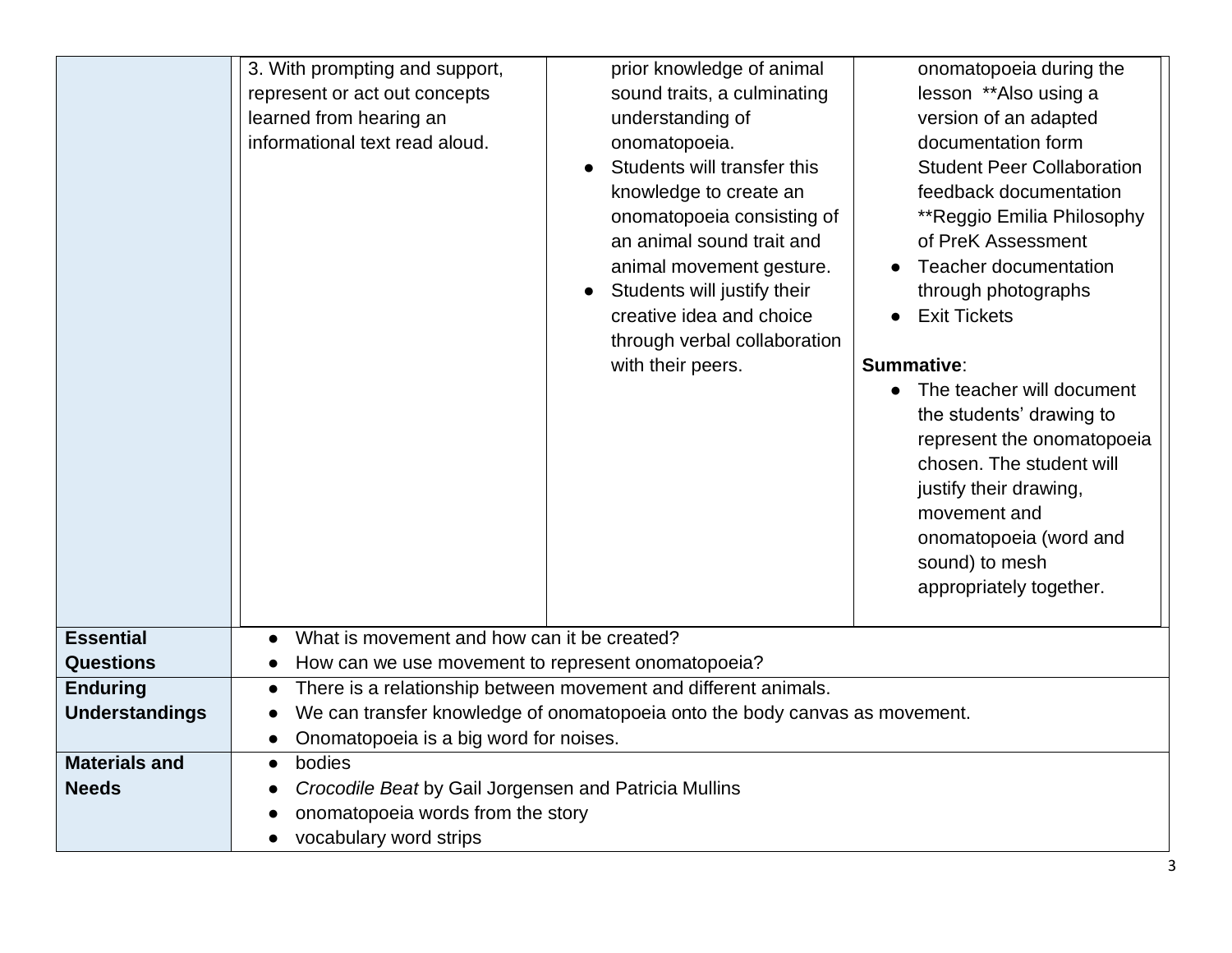|                         | permanent marker<br>$\bullet$                                                                                        |  |
|-------------------------|----------------------------------------------------------------------------------------------------------------------|--|
|                         | pictures of the animals from the story or pictures of the animals from the computer                                  |  |
|                         | drawing paper                                                                                                        |  |
|                         | pencils                                                                                                              |  |
|                         | Paint Stix or crayons                                                                                                |  |
|                         | teacher documentation sheet                                                                                          |  |
|                         | large open space for moving, such as the hallway, cafeteria, gymnasium, or playground                                |  |
| <b>Advancing</b>        | chitter-chatter<br>$\bullet$                                                                                         |  |
| <b>Vocabulary</b>       | growl                                                                                                                |  |
|                         | hiss                                                                                                                 |  |
|                         | movement                                                                                                             |  |
|                         | onomatopoeia                                                                                                         |  |
|                         | quack                                                                                                                |  |
|                         | roar                                                                                                                 |  |
|                         | levels - high, medium, low                                                                                           |  |
|                         | characters                                                                                                           |  |
|                         | gesture                                                                                                              |  |
|                         | facial expression                                                                                                    |  |
| <b>Support &amp;</b>    | Students will be working with a partner<br>$\bullet$                                                                 |  |
| <b>Accommodations</b>   | The book Crocodile Beat will be available for the students to refer back to as needed                                |  |
| <b>Inspired by</b>      | Stuffed animals such as a snake, lion, bear, monkey, and duck will be available to students who are<br>$\bullet$     |  |
| <b>Universal Design</b> | physically unable to move their own body to create movement by manipulating the stuffed animals                      |  |
| for Learning            | The teacher will verbally prompt and question to support<br>$\bullet$                                                |  |
| Lesson Plan             | Day 1 30 minutes                                                                                                     |  |
| Progression             | <b>Background Information for The Teacher:</b>                                                                       |  |
| <b>Details</b>          | The teacher will take the class to a space where there is enough room to form a circle. To do this, the<br>$\bullet$ |  |
|                         | students will all hold hands and spread out until everyone is part of the circle. Then everyone will drop            |  |
|                         | hands and try to stay in circle formation for the activity. Children at this age can have a difficult time           |  |
|                         | seeing and understanding their own personal space. Throughout the activity the teacher may have to                   |  |
|                         | have the students hold hands several times to regain the circle using the verbal cue "circle up" to remind           |  |
|                         | them to hold hands to reposition themselves to create the circle again when needed. This version of                  |  |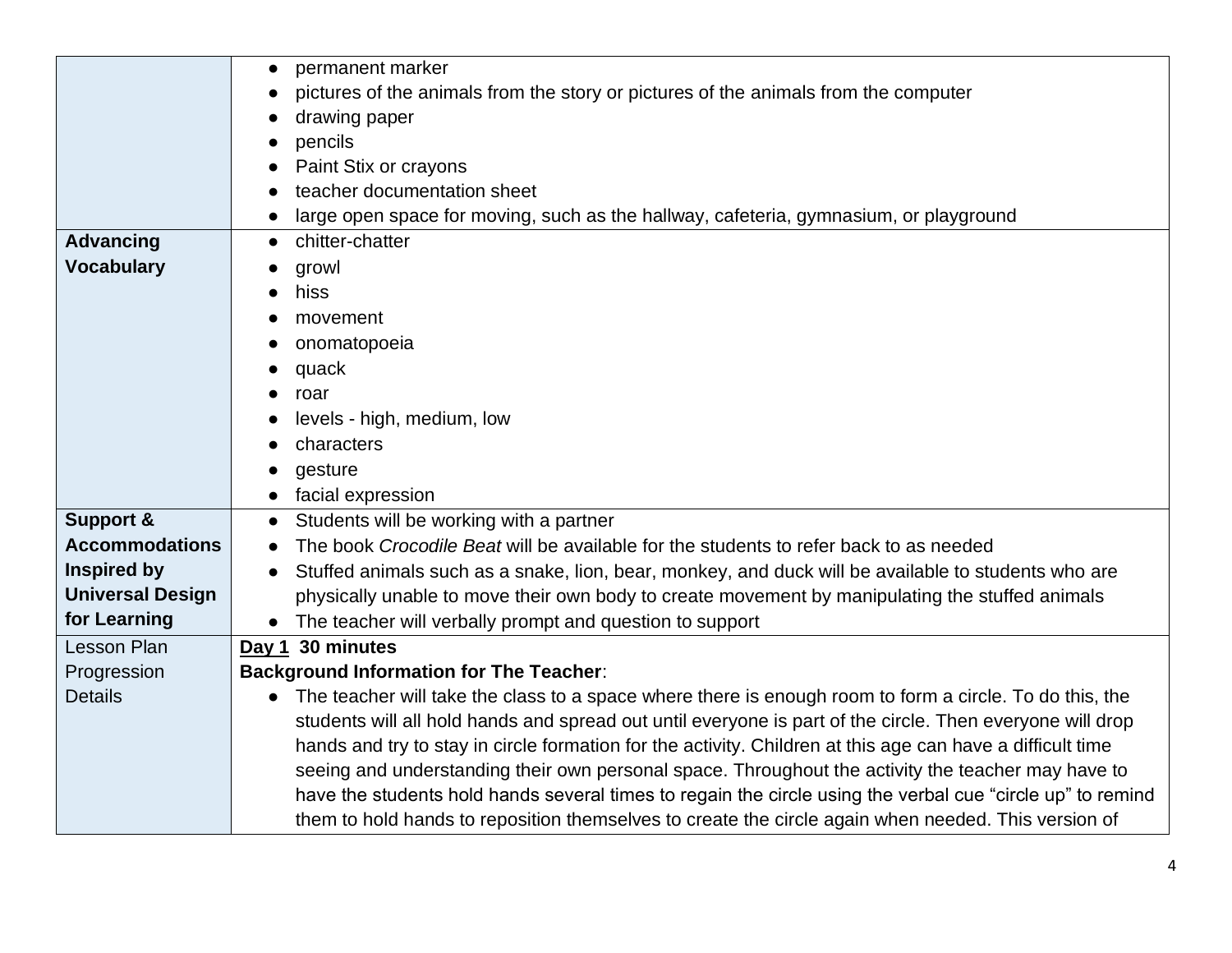Across the Circle allows the students to use creative movements to choreograph their movement gestures as they participate when they go across the circle. The dynamics of this activity create an excellent platform for the students to be able to express themselves through movement while understanding their own personal spatial relationship with the other students. The teacher needs to present enough space for this activity so the students' creativity isn't stifled due to the danger of bumping into someone else. Attention spans for PreK are short so the teacher has to be flexible and chunk together several quickly-paced activities.

#### **Warm-Up**:

- The teacher may say something like, "Today we are going to try something new. We are going to do an activity only using our bodies. We are not going to talk or make any sounds when we do this activity. The only rules are that we stay in the circle area and we don't bump into each other. We need to respect each other's space." The teacher will begin with a few guided gestures to get students started, such as: "stretch out your arms in front of you," "reach up high to the sky," "reach down low to the ground," or "reach out as far as you can to both sides." Instruction on **levels** of movement should occur at this time, with the teacher explaining that movements and gestures are more interesting when they have varying **levels** of height. The teacher should remind students that they shouldn't touch anyone when trying this. This short warm up gives them a better sense of their personal space and understanding of **levels**.
- To give students without much experience with movement some background knowledge, the teacher will start off with a version of Follow the Leader to demonstrate the main concept of the Across the Circle activity. The teacher will show the students an example of going across the circle. The teacher will move their body using a creative gesture/movement as they move from their spot across the circle, stopping at a student across from where they started. That student will then replicate this action by moving their body the same way as they go across the circle to someone else **(DOK 1 - reproduce movements)**. The teacher may want to repeat this demonstration a few times using varied **levels** to ensure students understand and are prepared to begin the Across the Circle activity.

#### **Across the Circle Activity: Part One**

Beginning Modeling Stage: Teacher-Directed

● Students will form a circle. The teacher will do various warm-up movements to get them started and thinking about their own personal space. The teacher will then model going across the circle using only animal movement gestures. (One example could be of a bird flying in order to cue students to think of a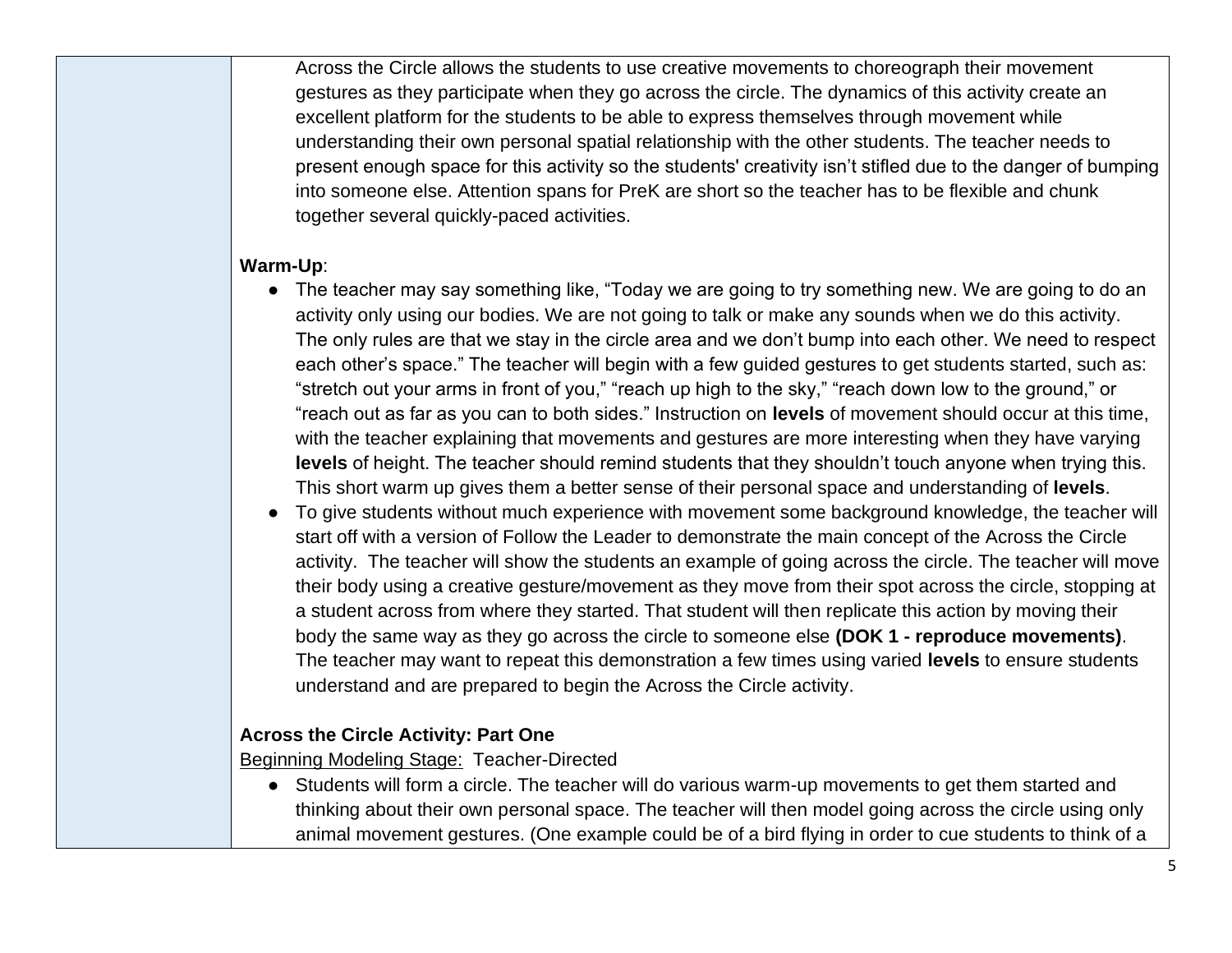bird.) No words or sounds will be incorporated yet. The teacher will not model using any of the animals chosen for the students to use in the lesson so the students' creativity won't be impacted later.

- Teacher will tell the students that they will perform their animal movement continuously as they go across the circle. The teacher will demonstrate using an animal movement, stopping in front of a student across the circle from them. That student will be directed to go across the circle mimicking the same movement. That student will stop across the circle facing another student. Then the next student will be directed to go across the circle mimicking the same movement.
- This will continue until three or four students have had a turn crossing the circle and then the group will guess what animal is being represented. Questions to be posed:
	- o What animal do you think they were representing and how could you tell? **(DOK 3 - reason with evidence)**
	- o What specific movements made you think of that animal? **(DOK 1 - recall, DOK 2 - classify)**
	- o What other movements could be used to represent that animal? **(DOK 4 - extend thinking, create movements)**
	- o Please show us what you mean by that movement. **(DOK 1 - reproduce)**
- The teacher will previously have created a documentation sheet which will provide a strategy to collect evidence as this discussion occurs. The teacher will document the answers and who was involved in the dialogue.

**Read Aloud**: *Crocodile Beat* by Gail Jorgensen and Patricia Mullins

● Students will go to the circle area where the teacher will read aloud the story *Crocodile Beat*. The teacher will read part of the page and ask the students to give their ideas as to how the animal is moving and sounding. For example: (teacher reads) "Down by the river in the heat of the day, the crocodile sleeps and awaits his prey." (teacher asks) "Who can show me how the crocodile is moving in the picture?" "What do you think he is doing?" "How could you show me sleeping in a different movement?" "What sound is he making as he sleeps?" "How do you know he is making that sound?" This will extend the students' thinking about movement from today's Across the Circle activity, increasing their understanding of specific animal movements and acknowledging sound words (onomatopoeia). After the read-aloud and discussion, the teacher should teach students that words that sound like what they say have a special name called onomatopoeia. The teacher may want to ask students to come up with other examples of onomatopoeia. If they are unable, the teacher could provide other examples such as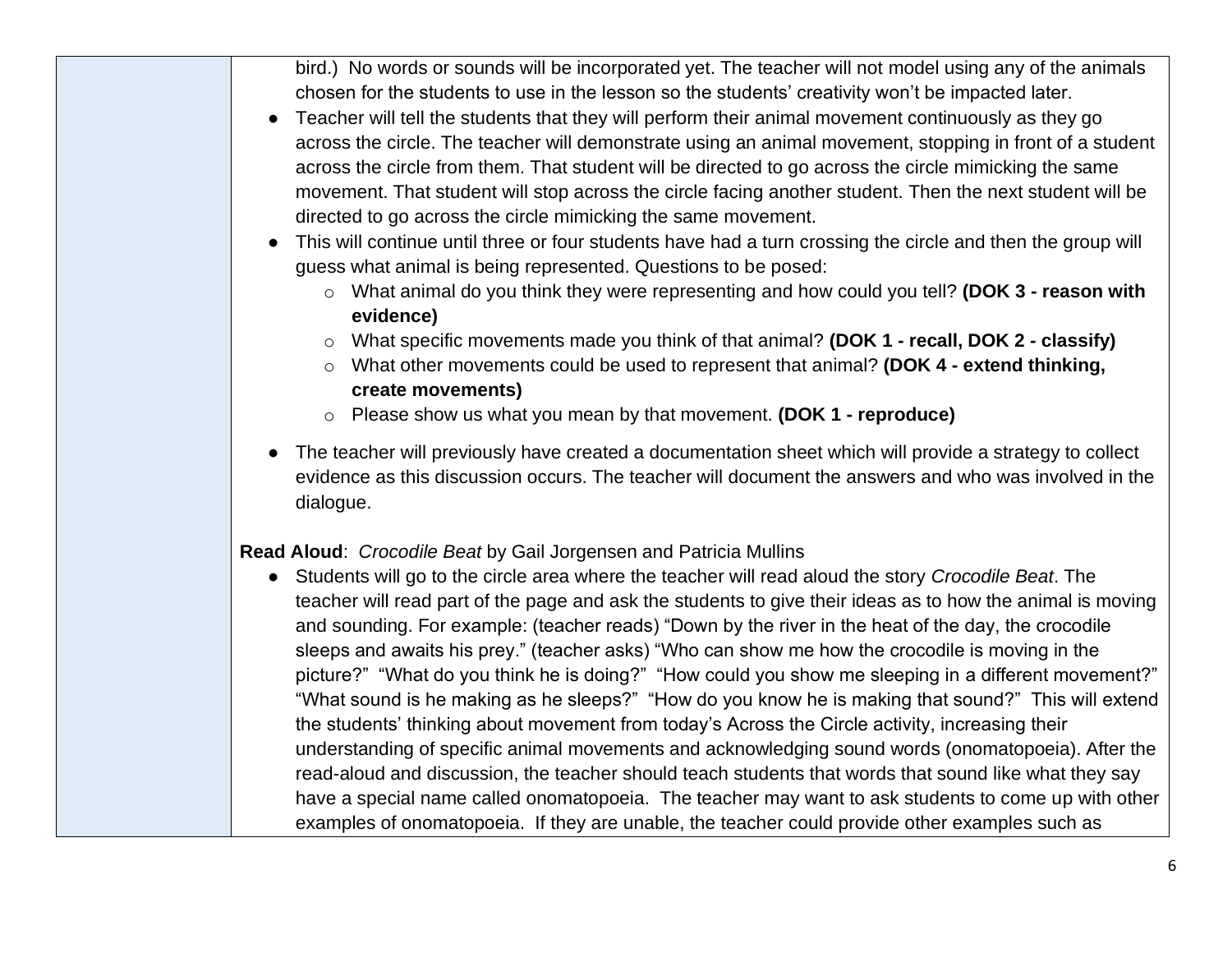squeal, squeak, thump, bump, etc. **(DOK 1 - recall, DOK 2 - contrast, give examples, DOK 3 - draw conclusion/infer)**

**Day 1 Exit Ticket:** Students will be asked to make a movement of their choice as they get into line to go back to class. They can use any movements represented during the lesson or create their own. **(DOK 1 reproduction, DOK 2 - demonstrate understanding of concept of movement)**

## **Day 2 30 minutes**

**Review**: Today will start with a quick review of creating a circle in an open space and showing/creating movement with our bodies. The teacher will also review the story from Day One, possibly re-reading it if needed.

## **Across the Circle Activity Part Two**

Implementing Stage: Student Directed

- This stage starts with the teacher "secretly" telling the student an animal to represent with movement gestures. The teacher will use monkeys as the example this time so students have the freedom to create their own gestures/movements. They don't have to mimic the same movement for the monkey if they are picked to cross the circle, but they can if they choose to do so. (**DOK 1 - mimicking, or DOK 3 - critical thinking and problem solving to find a way to move to represent an animal)**
- The teacher will repeat the directions from the beginning stage to solidify understanding before the next element of allowing students to create their own movement/gesture, providing scaffolding for those students who are uneasy or unsure of the directions.
- After three or four students have a turn using monkeys as the animal, they will go through the same questions from the beginning stage, allowing for rich discussion and providing evidence for the teacher to add to the learning documentation.
	- o What animal do you think they were representing and how could you tell? **(DOK 3 - reason with evidence)**
	- o What specific movements made you think of that animal? **(DOK 1 - recall, DOK 2 - classify)**
	- o What other movements could be used to represent that animal? **(DOK 4 - extend thinking, create movements)**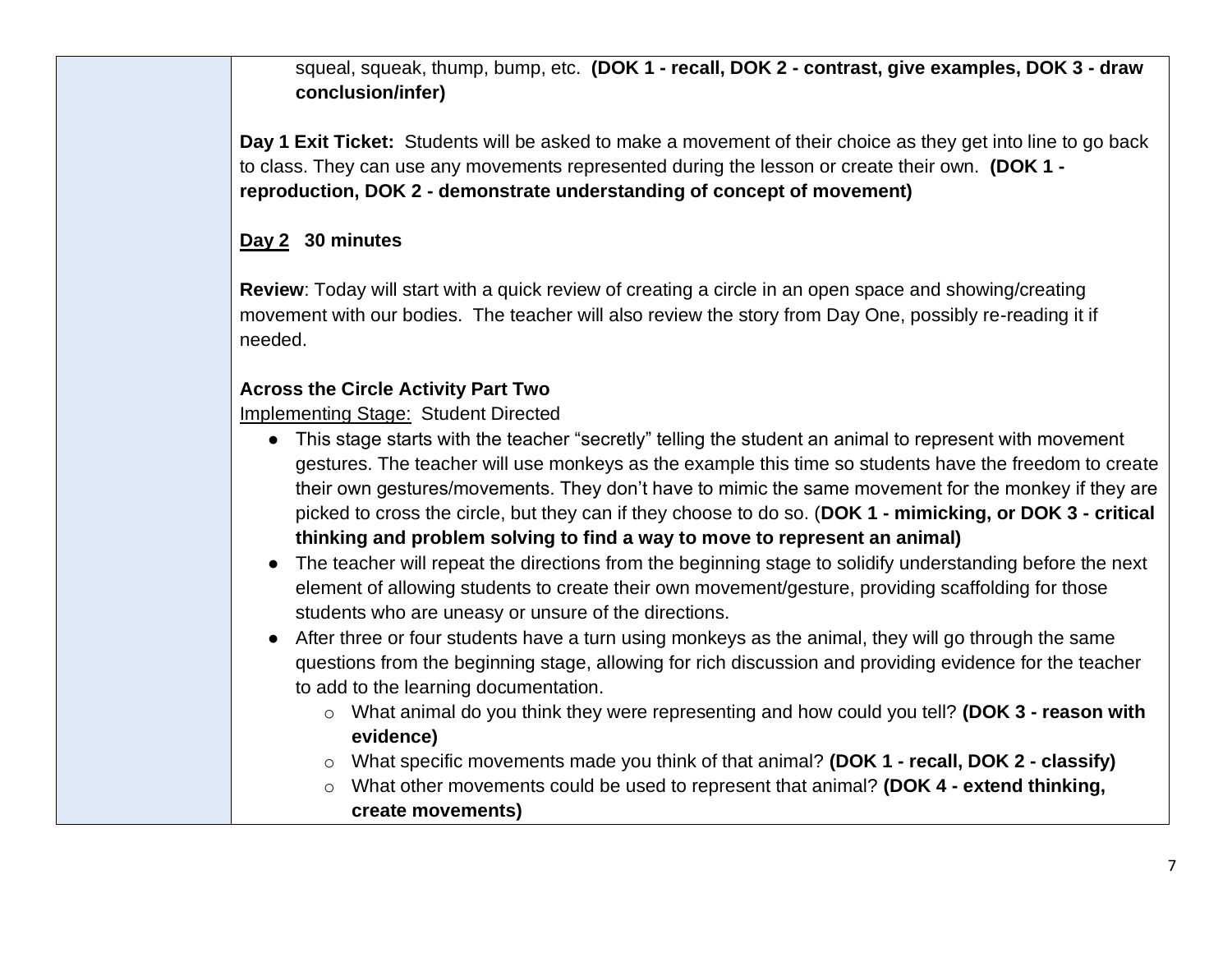o Please show us what you mean by that movement. **(DOK 1 - reproduce)**

- This procedure will be repeated with students working in partners using the following animals: duck, lion, snake, and bear. The teacher will take one pair of students aside and ask them to choose an animal and sound word, and they will work together to perform the movement gestures for that animal as they go across the circle. They will go across the circle, one partner group at a time, demonstrating their movement but not verbally identifying their animal. The student partner group to which they go across the circle will mimic the movement the students previously performed.
- After two times crossing the circle, the teacher will ask the same questions as before to document evidence of learning and understanding. The teacher will encourage students to ask questions about the choices the partner groups made to represent their animal, as well as to offer feedback and suggestions. This procedure will be repeated until each pair of students has had the opportunity to choose an animal, create movement, and move across the circle. **(DOK 3 - critical thinking and problem solving in choosing how to represent the animal through movement)**
- The last phase of the implementing stage is to have students create their own individual movement gestures to represent a sound word (**onomatopoeia**) that goes with the animal they chose. The teacher may want or need to remind students of both what **onomatopoeia** is and of the sound words from the story before they begin (eg. splash, boom, eek, **chitter-chatter**, swish, roar, **growl**, **hiss**, snap). Leaving the pictures and sound words on display may aid students in making their choice of animal. This time, when they take another child's place in the circle, that student says what they think the animal is, guided by a series of questions such as: "What animal and sound word do you think the student's movements represented?" "How do you know?" "What part of their movement expressed that idea to you?" Students who are performing will justify their creative choices, explaining why they chose the movement. **(DOK 3 - reason to justify how the movement represents the animal and sound)** Teacher will once again document the work by collecting evidence of the rich conversations, collaborative peer feedback, and justification of their creative choices. The teacher will also take photographs during different phases of this activity to document evidence.

**Activity: "Onomatopoeia Match Game"**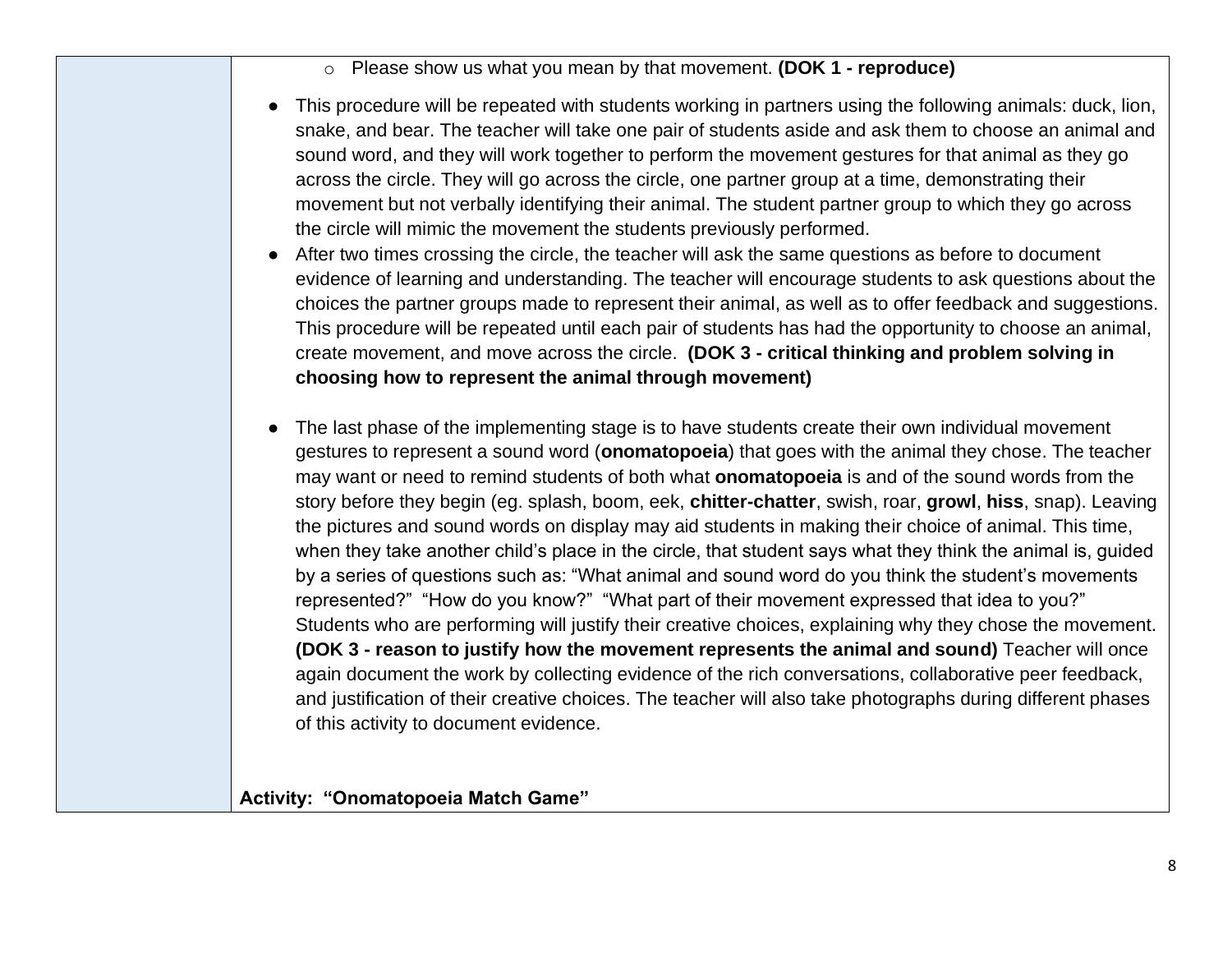● Students will participate in a matching game activity with a partner. Partner groups will help students with social/emotional relationships which is very important to establish in the formative years of PreK. There will be eight copies of each of the animals from the story and eight copies of the sound words (**onomatopoeia**) to go with the animal pictures. As they work with a partner they will try to match the correct animal picture with the correct sound word. This activity will be taught similar to a "turn and talk" activity where students use discourse to support their ideas. The teacher will explain "turn and talk" to those that are not familiar with this process. Students will be reminded of two questions they will need to answer about each animal/word match they come up with: "Why did you make that choice?" "How do you know you are correct?" **(DOK 3 - reason with evidence)** The teacher will facilitate discussions for students to support their ideas with logical arguments as to why they made their choices. The teacher will document student questions and comments as evidence of rich conversations and collaborative peer feedback using justification. Students may not agree on some answer outcomes with their partners and the teacher will be available to provide guidance for further discussion.

**Day 2 Exit Ticket:**

● Students will decide if they want to perform movement gestures for their animal or provide **onomatopoeia** for their animal as they line up to leave. **(DOK 1 - recall and reproduction, DOK 2 demonstrate understanding of the concept of movement)**

# **Day 3 30 minutes**

# **Culminating Activity**

# **Collaborative Connection**:

● Working in small groups of five, students will use what they have learned about movement and sounds for animals and create the "moving parts" of the animals. Each group will choose an animal that they have learned about through the book and collaborate together to make the animal move. They have to decide what parts are necessary to create movement gestures for their animal, for example, arms, legs, wings, tails, etc. Each student will be a specific part of that animal. After each group collaborates to choose the animal, body parts, and movements, they will perform their movements so the other students will be able to guess through their "connected" movements what animal they chose. Following each performance, students will be asked to justify their choices of animal movements and discuss each moving part for that particular animal. **(DOK 3: strategic thinking and reasoning, and DOK 4:**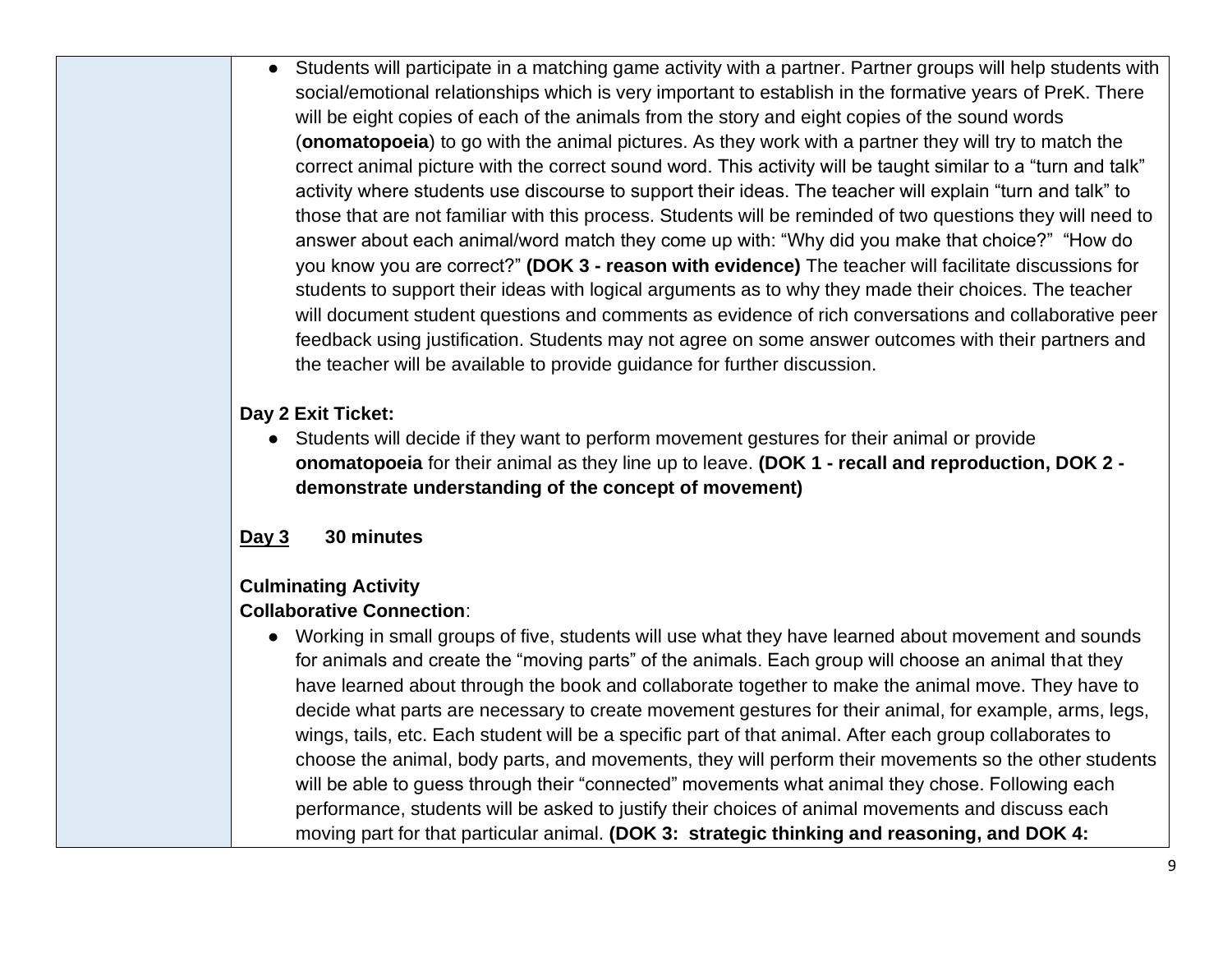## **extended thinking - how can we work together to "be" a moving animal representing a sound word)**

● Only one group will work at a time because it will be too long of a period of time between the actual performances for PreK students to remember their parts. This may be a good time to have the other students attempt to do the Onomatopoeia Match from Day Two again, so they won't be just waiting for the group whose turn it is to practice and perform. Peer collaboration will be documented as the teacher observes and listens to the dialogue. The teacher will also take photographs of each group as they perform their animal movements.

#### **Day 3 Exit Ticket: Onomatopoeia Drawing and Parade**

- The last day of the lesson will provide students the opportunity to select an onomatopoeia word from the past two lessons and draw a picture of the animal it represents. They will use pencils and drawing paper to sketch animals they have been learning about for the past two lessons. Paint Stix and/or crayons will be available for the students to color their animal. Pictures of the animals will be available only if needed so the teacher will be better able to observe the students' transfer of knowledge and understanding. Students will then glue their **onomatopoeia** word to their animal picture and proceed to form a line of everyone holding their artwork. As they get into line, the other students have to guess the animal they drew by looking at the picture and the **onomatopoeia** word. The student who created it will be able to discuss if they are correct or not. The teacher will prompt students to explain why they created their animal in such a way so students can provide justification of their choices. The teacher will document students' responses. (**DOK 3: strategic thinking and reasoning, and DOK 4: extended thinking)**
- Students will then proceed to parade around the space with everyone holding their artwork. This parade will be similar to the story of *Crocodile Beat* as they will make their sound word as they parade around creating their own beat. The teacher will ask them to step away from the parade one at a time and as they put their pictures down on the table they will perform their movement for their chosen animal. Their movement will be performed as they line up to leave the art space. The teacher will document each child's choice of drawing, onomatopoeia word, and movement as evidence of understanding through notetaking and photographs. Student artwork will be used to create a bulletin board, sparking interest in animals and **onomatopoeia** associations for the entire school. Resources Jorgensen, G. and Mullins, P. (1988) Crocodile Beat by Gail Jorgensen and Patricia Mullins. New York: Scholastic Inc.